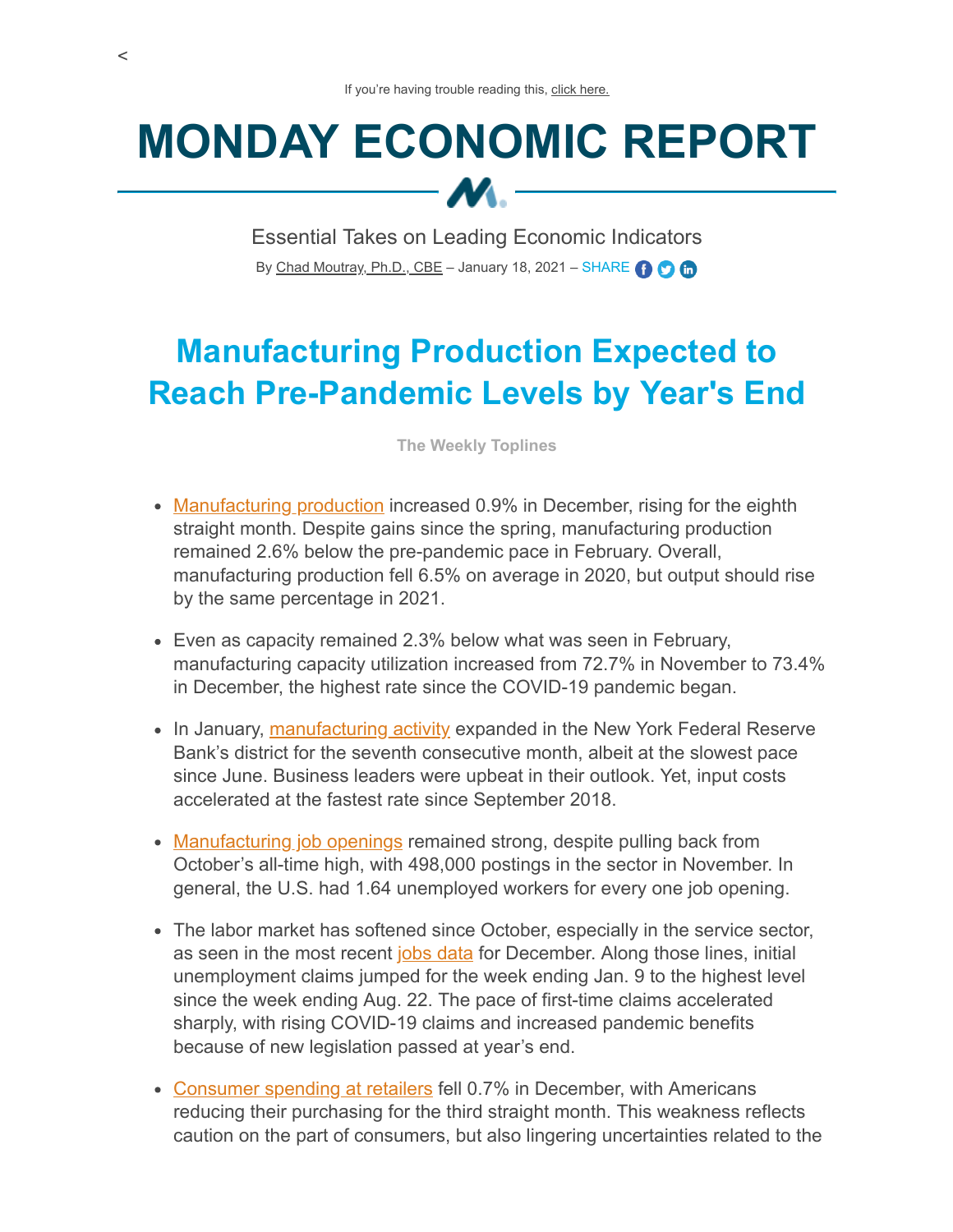continued spread of COVID-19. Despite ending the year on a weak note, retail sales have risen by a modest 2.9% over the past 12 months.

- [Consumer sentiment](http://www.sca.isr.umich.edu/) declined from 80.7 in December to 79.2 in January, according to preliminary data from the University of Michigan and Thomson Reuters.
- The National Federation of Independent Business reported that the **Small** Business Optimism Index dropped from 101.4 in November to 95.9 in December, its lowest level since May, with small business owners expressing anxiety about the economy and the political landscape. Taxes and workforce concerns topped the "single most important problem" list in December.
- Increased energy costs helped push the **[consumer](https://www.bls.gov/news.release/pdf/cpi.pdf)** and **[producer](https://www.bls.gov/news.release/pdf/ppi.pdf)** price indices higher in December. However, the year-over-year pace of growth for both suggests that overall inflationary pressures remain largely in check, at least for now.



**Actual and Predicted Manufacturing Production Growth** 

**Economic Indicators**

## **Last Week's Indicators:** (Summaries Appear Below)

**This Week's Indicators:**

**Monday, January 18** *None*

**Monday, January 11** *None*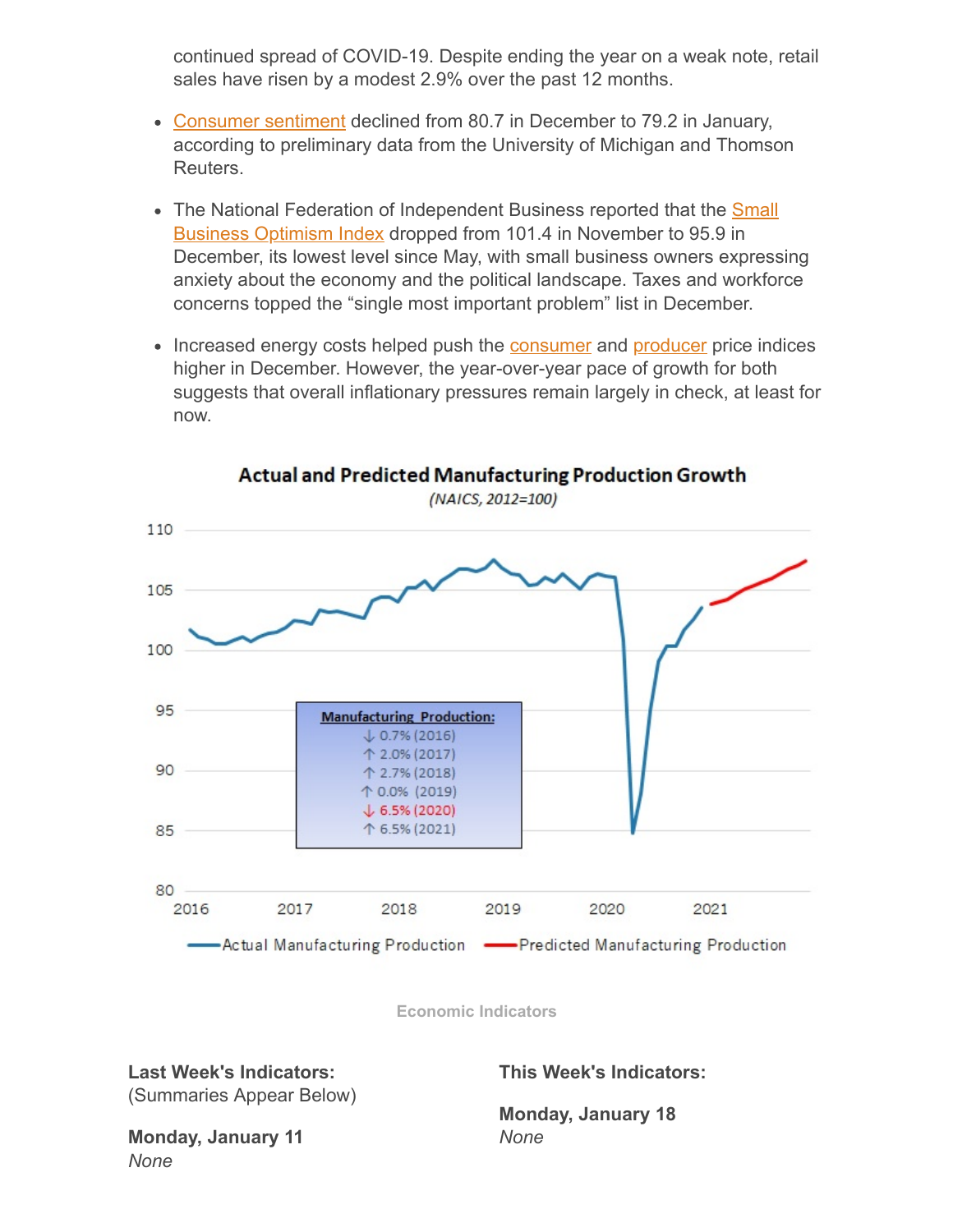**Tuesday, January 12** *Job Openings and Labor Turnover Survey NFIB Small Business Survey*

**Wednesday, January 13** *Consumer Price Index*

**Thursday, January 14** *Weekly Initial Unemployment Claims*

**Friday, January 15** *Industrial Production New York Fed Manufacturing Survey Producer Price Index Retail Sales University of Michigan Consumer Sentiment*

**Tuesday, January 19** *None*

**Wednesday, January 20** *NAHB Housing Market Index*

**Thursday, January 21** *Housing Starts and Permits Philadelphia Fed Manufacturing Survey Weekly Initial Unemployment Claims*

**Friday, January 22** *IHS Markit Flash U.S. Manufacturing PMI*

**Deeper Dive**

**[Consumer Price Index](https://www.bls.gov/news.release/pdf/cpi.pdf):** Consumer prices rose 0.4% in December, extending the 0.2% gain seen in November and increasing at the fastest monthly rate since August. Higher gasoline prices, which rose 8.4% in December, helped lift energy costs, which rose 4.0% for the month. Food prices increased 0.4% in December, mirroring the headline number. Overall, energy prices remain 7.0% lower than one year ago, with gasoline prices down 15.2% year-over-year. At the same time, the cost of food has risen 3.9% over the past 12 months.

Excluding food and energy, consumer prices edged up 0.1% in December. Prices for apparel, new vehicles and shelter all increased in the latest data. In contrast, costs for household furnishings and supplies, medical care commodities and services, transportation services and used cars and trucks fell in December.

Over the past 12 months, the consumer price index has risen 1.3% (seasonally adjusted), up from 1.2% in the previous release. Meanwhile, core inflation (which excludes food and energy) has risen by a seasonally adjusted 1.6% since December, down from 1.7% year-over-year in November. Consumer prices have stabilized in recent months, with inflationary pressures largely in check for now.

• **[Industrial Production](https://www.federalreserve.gov/releases/g17/Current/g17.pdf):** Manufacturing production increased 0.9% in December, rising for the eighth straight month. Durable and nondurable goods production rose 1.0% and 0.9% for the month, respectively. Despite gains since the spring, manufacturing production remained 2.6% below the prepandemic pace in February. Output in the sector continued to rebound following the 20.0% decline between February and April due to the COVID-19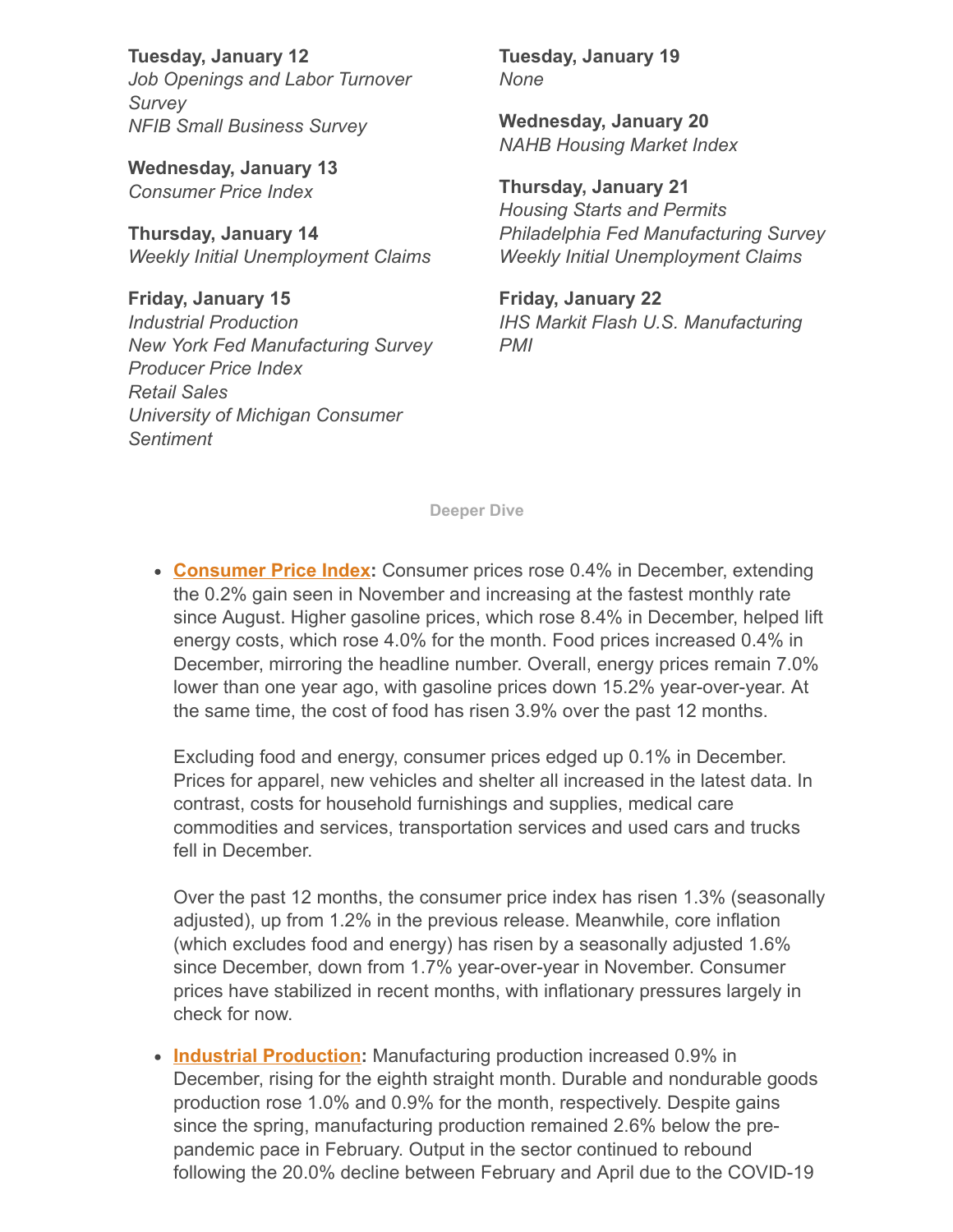pandemic.

Even as capacity remained 2.3% below what was seen in February, manufacturing capacity utilization increased from 72.7% in November to 73.4% in December, the highest rate since the COVID-19 pandemic began.

In December, the largest increases in manufacturing production occurred in nonmetallic mineral products (up 3.3%), plastics and rubber products (up 3.2%), aerospace and miscellaneous transportation equipment (up 2.5%), primary metals (up 2.5%), wood products (up 2.3%), furniture and related products (up 2.1%) and machinery (up 2.1%). In contrast, three sectors had reduced output for the month: motor vehicles and parts (down 1.6%), printing and related products (down 1.4%) and computer and electronic products (down 0.6%). Food, beverage and tobacco products production was flat in December.

On a year-over-year basis, four of the major manufacturing sectors experienced increased production over the past 12 months: motor vehicles and parts (up 3.6%), food, beverage and tobacco (up 0.4%), wood products (up 0.4%) and computer and electronic products (up 0.1%). The biggest year-overyear declines occurred in petroleum and coal products (down 13.3%), printing and related support activities (down 10.4%), furniture and related products (down 9.9%), aerospace and miscellaneous transportation equipment (down 8.3%) and primary metals (down 7.7%).

Meanwhile, total industrial production rose 1.6% in December, its strongest monthly increase since July and expanding for the third consecutive month. In December, mining and utilities production rose 1.6% and 6.2%, respectively. Over the past 12 months, industrial production has dropped 3.6%, with mining production down 12.3% year-over-year. However, utilities output has increased 2.7% since December 2019. Total capacity utilization increased from 73.4% in November to 74.5% in December, a 10-month high but still down 3.1% since February.

**[Job Openings and Labor Turnover Survey:](https://www.bls.gov/news.release/pdf/jolts.pdf)** November saw 498,000 manufacturing job openings, pulling back from 531,000 in October, which was an all-time high. Nondurable goods manufacturers reported a record number of job postings in November, up from 236,000 to 250,000. However, openings among durable goods firms dropped sharply, down from 296,000 to 248,000. Despite softening in the latest data, manufacturing job openings have firmed up in recent months from springtime weaknesses.

In the larger economy, nonfarm business job openings decreased from 6,632,000 in October to 6,527,000 in November. Overall, 10,728,000 Americans were unemployed in November, down from 11,049,000 in October. The November figure translates into 1.64 unemployed workers for every one job opening, down from 1.93 in September and 1.67 in October. For comparison, the April figure translated into 4.63 unemployed workers for every one job opening, up from just 0.82 in February. (In December [jobs data](https://www.bls.gov/news.release/pdf/empsit.pdf), the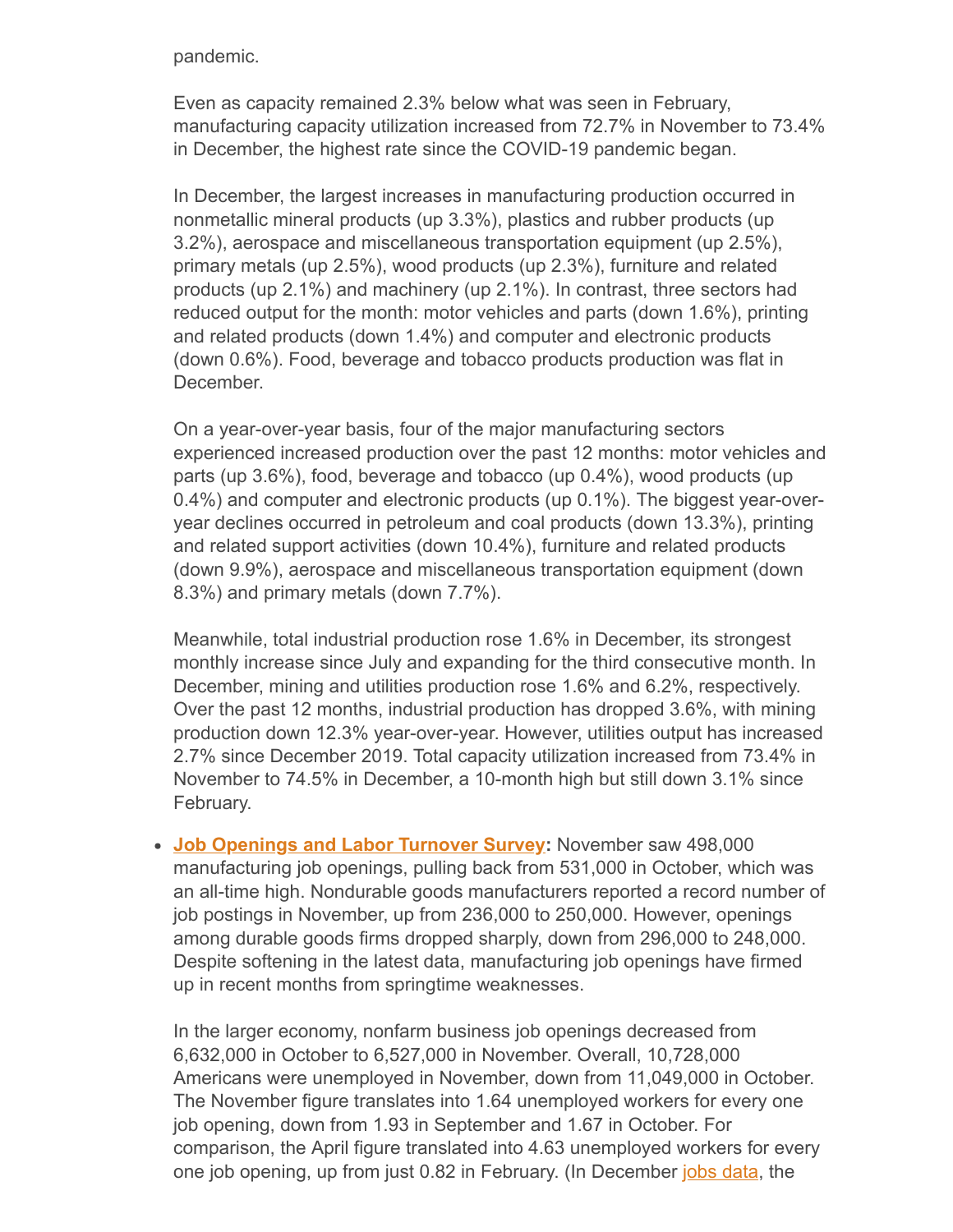unemployment level inched up to 10,736,000.)

In November, manufacturers hired 397,000 workers, up from 376,000 in October and a five-month high. Hiring was stronger for both durable and nondurable goods industries, but particularly for the latter. At the same time, total separations declined from 350,000 to 340,000, a three-month low. Net hiring (or hiring minus separations) was 57,000 in November, up from 26,000 in October.

Nonfarm business layoffs have accelerated, up from the all-time low in September (1,437,000) to 1,676,000 in October to 1,971,000 in November, the highest since June (1,995,000). The increases were primarily in the service sector due to new restrictions from rising COVID-19 cases. Meanwhile, layoffs in the manufacturing sector have been relatively stable, down from 111,000 in October to 103,000 in November, remaining well below the 635,000 layoffs seen in April.

**[New York Fed Manufacturing Survey](https://www.newyorkfed.org/medialibrary/media/survey/empire/empire2021/esms_2021_01.pdf?la=en):** In January, manufacturing activity expanded in the New York Federal Reserve Bank's district for the seventh consecutive month, albeit at the slowest pace since June. The composite index of general business activity declined from 4.9 in December to 3.5 in January, with slower growth in shipments and employment. At the same time, new orders and the average workweek expanded faster, with inventories stabilizing somewhat, despite contracting for 10 straight months. Input costs accelerated at the fastest rate since September 2018.

Meanwhile, manufacturers in the Empire State Manufacturing Survey remain upbeat about stronger activity over the next six months, despite the forwardlooking composite index dipping from 36.3 in December to 31.9 in January. Nearly half of respondents expect new orders and shipments to expand moving forward, with roughly 31% anticipating more employment and capital spending. Respondents also anticipate that raw material prices will continue to grow strongly, with the index for expected prices paid inching up to its highest level since December 2018.

**• [NFIB Small Business Survey:](https://assets.nfib.com/nfibcom/SBET-Dec-2020.pdf)** The National Federation of Independent Business reported that the Small Business Optimism Index dropped from 101.4 in November to 95.9 in December, its lowest level since May, with small business owners expressing anxiety about the economy and the political landscape. In 2020, the headline index averaged 99.6, down from 103.0 in 2019 and the weakest annual average in four years. Traditionally, index readings above 100 are consistent with a healthy and growing small business sector.

The net percentage of respondents feeling that business conditions will get better over the next six months fell from 8% to -16%, the first negative reading since October 2016. Many of the key components of the survey were lower in December, including the percentage of respondents saying that the next three months would be a "good time to expand" (down from 12% to 8%) and the net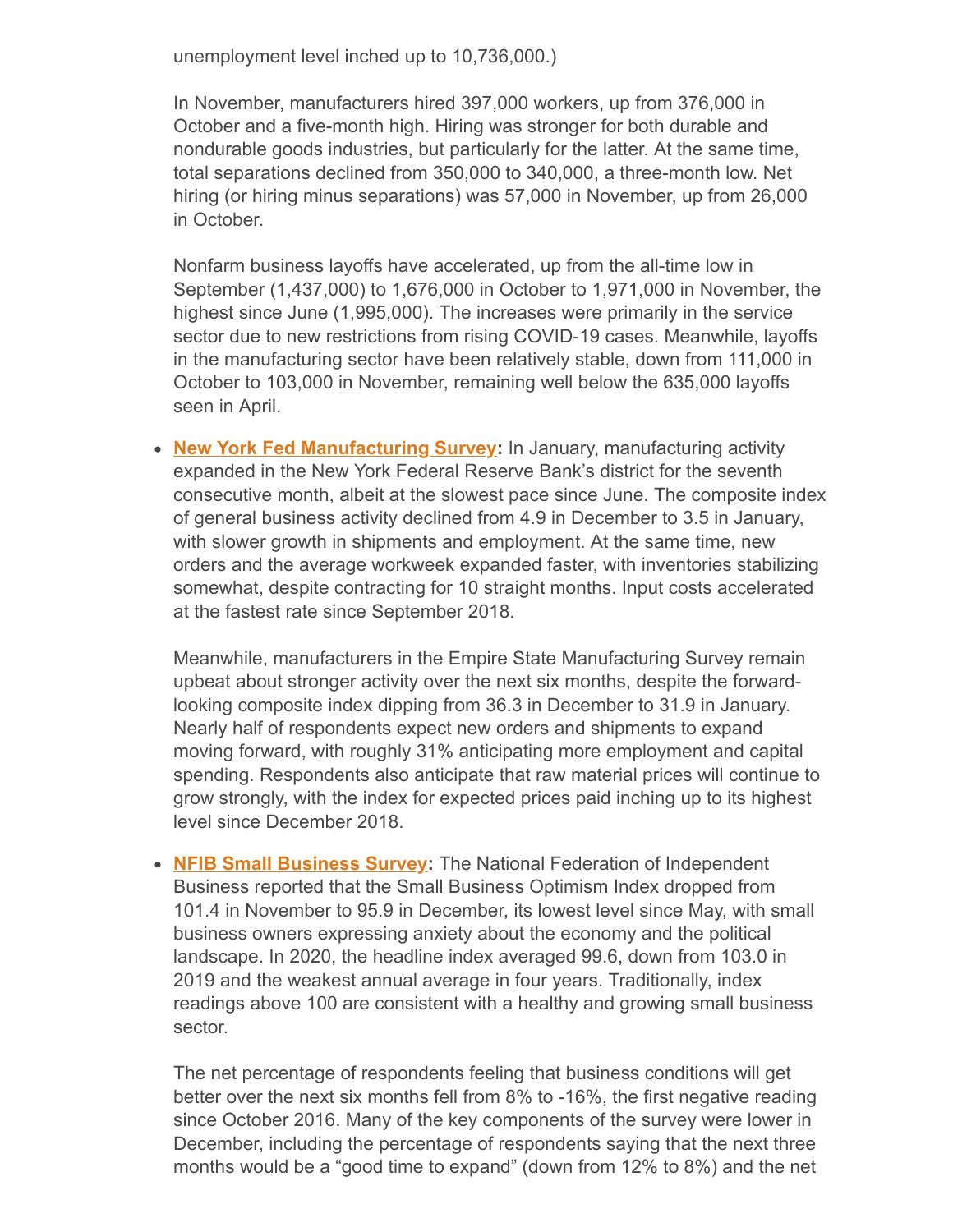percentage expecting greater sales over the next three months (down from 10% to -4%).

Meanwhile, the labor market data were mixed. Hiring remained negative on net for the ninth straight month, even as employment has stabilized since the spring. Yet, small business employment softened in December. The percentage of respondents planning to increase hiring over the next three months slipped from 21% to 17%, and the percentage suggesting they had job openings they were unable to fill edged down from 34% to 32%. Respondents once again cited difficulties in obtaining enough labor as the top "single most important problem." However, this month, it was tied with taxes—a reaction likely due to the election outcome.

Regarding capital spending, 52% of small firms have made an investment over the past six months, inching down from 53% over the prior three months. In addition, the percentage of respondents planning to make a capital investment over the next three to six months declined from 26% to 22%.

**[Producer Price Index:](https://www.bls.gov/news.release/pdf/ppi.pdf)** Producer prices for final demand goods and services increased by 0.3% in December, rising for the eighth straight month. At the same time, producer prices for final demand goods increased 1.1% in December, the fastest pace since May. Energy prices jumped 5.5% in December, the strongest rate since June, but food costs edged down 0.1% for the month. Despite tremendous volatility this year due to the COVID-19 pandemic, the cost of food has risen a very modest 1.3% over the past 12 months. In contrast, energy costs have fallen 7.4% year-over-year. Core inflation for raw material goods, which excludes food and energy, increased 0.5% in December, a robust pace that was the strongest monthly pace since January 2014. Producer prices for final demand services edged down 0.1% in December.

Over the past 12 months, producer prices for final demand goods and services have increased 0.8%, the same year-over-year rate as in November. At the same time, core producer prices have risen 1.1% since December 2019, up from 0.9% year-over-year in November.

The bottom line is that inflation remains largely in check for raw material costs, despite accelerating producer prices in recent months. Core inflation has remained below 2% for 18 straight months. For its part, the Federal Reserve has pursued extraordinary monetary policy measures to help prop up the economy, with little worry about inflation. It remains committed to its stimulative stance for the foreseeable future.

• **[Retail Sales:](https://www.census.gov/retail/marts/www/marts_current.pdf)** Consumer spending at retailers fell 0.7% in December, with Americans reducing their purchasing for the third straight month. This weakness reflects caution on the part of consumers, but also lingering uncertainties related to the continued spread of COVID-19. In the latest data, consumers spent less at department stores (down 3.8%), electronics and appliance stores (down 4.9%), food services and drinking places (down 4.5%),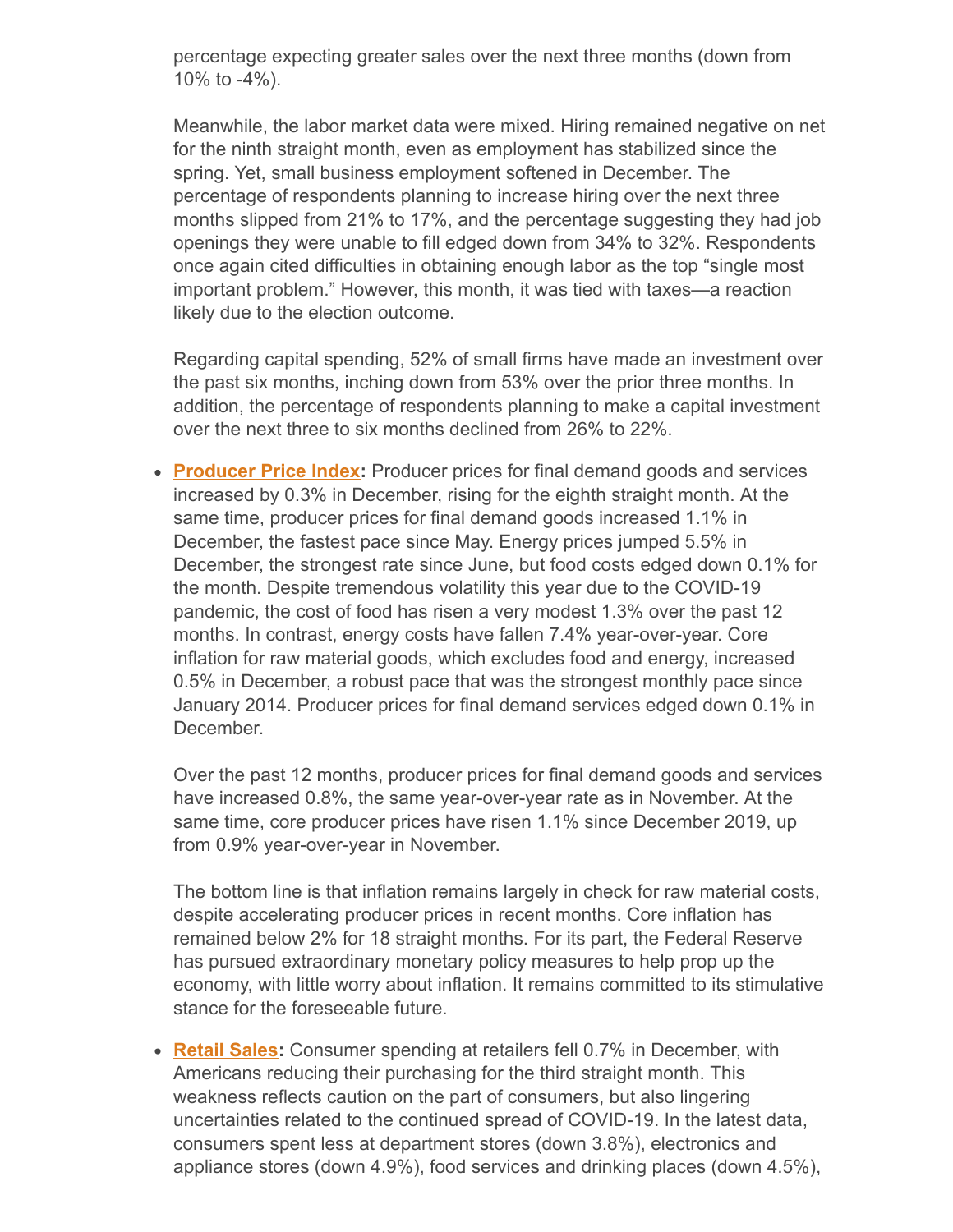grocery stores (down 1.7%) and nonstore retailers (down 5.8%), among others. In contrast, retail sales were higher at building material and garden supply stores (up 0.9%), clothing and accessories stores (up 2.4%) gasoline stations (up 6.6%), health and personal care stores (up 1.1%), miscellaneous store retailers (up 1.7%) and motor vehicles and parts dealers (up 1.9%). Excluding gasoline and motor vehicles, retail spending was down 2.1% in December, also falling for the third consecutive month.

Despite ending the year on a weak note, retail sales have risen by a modest 2.9% over the past 12 months, or 2.6% with motor vehicles and parts and gasoline excluded. The bright spots on a year-over-year basis included nonstore retailers (up 19.2%), building material and garden supply stores (up 17.0%), sporting goods and hobby stores (up 15.2%), motor vehicle and parts dealers (up 10.1%) and food and beverage stores (up 8.9%). At the other end of the spectrum, department stores (down 21.4%), food services and drinking places (down 21.2%), electronics and appliance stores (down 16.6%), clothing and accessory stores (down 16.0%) and gasoline stations (down 12.1%) each experienced retail sales declines over the past 12 months.

- **[University of Michigan Consumer Sentiment](http://www.sca.isr.umich.edu/)**: Consumer confidence declined from 80.7 in December to 79.2 in January, according to preliminary data from the University of Michigan and Thomson Reuters. Americans were less upbeat in their assessment of both current economic conditions and the outlook for the coming months. Wide disparities along partisan lines remained, with Democrats feeling more positive than Republicans post-election. The rise in COVID-19 cases and political challenges served as drags on confidence in January, despite optimism surrounding vaccinations and the prospects of normalization at some point later this year. Final data will be released on Jan. 29.
- **[Weekly Initial Unemployment Claims](https://www.dol.gov/ui/data.pdf):** Initial unemployment claims totaled 965,000 for the week ending Jan. 9, pulling back slightly from 784,000 claims for the week ending Jan. 2 and the highest since the week ending Aug. 22. As such, the pace of first-time claims accelerated sharply, with rising COVID-19 claims and increased pandemic benefits because of new legislation passed at year's end. Overall, the data remain elevated, despite significant progress since last spring.

Meanwhile, continuing claims rose from 5,072,000 for the week ending Dec. 26 to 5,271,000 for the week ending Jan. 2, a three-week high and consistent with 3.7% of the workforce. At the same time, 18,406,940 Americans received some form of unemployment insurance benefit (including state and federal programs) for the week ending Dec. 26. This figure represents a decline from 19,151,451 for the week ending Dec. 19, largely on reductions in pandemic assistance.